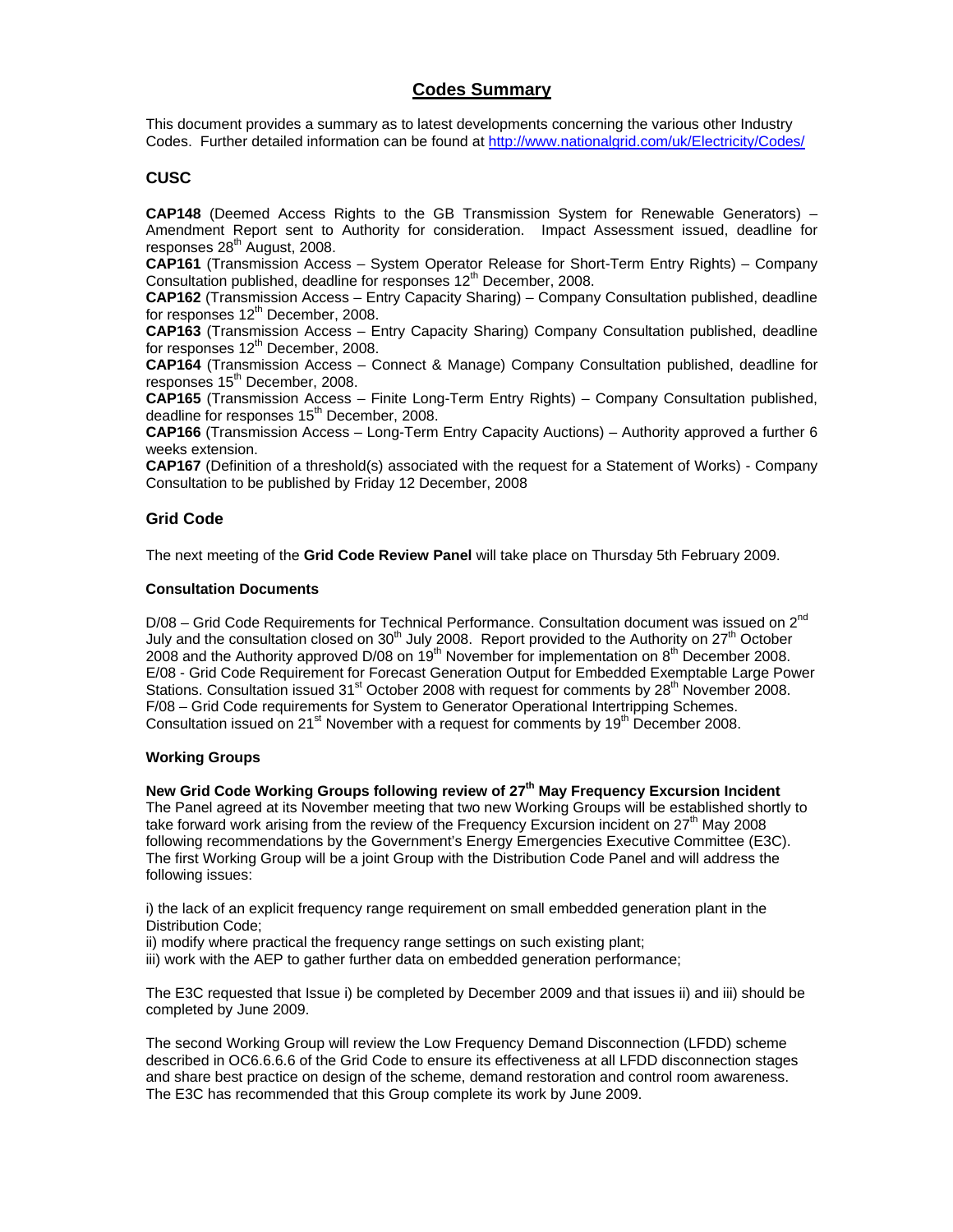# **New Grid Code Working Group on PNs from Intermittent Generation**

The Panel agreed at its November 2008 meeting that a new Working Group should be established to consider how changes could be introduced to facilitate provision of PNs by all intermittent generation and whether changes are required to reflect the uncontrollability of the primary source of power. The Group will begin work in the spring of 2009 and has been asked to report back to the Panel by February 2010.

### **Grid Code Compliance Process Working Group**

Working Group tasked with the review and recommendations for the codification of the compliance process and technical performance obligations (currently specified in the Compliance Guidance Notes). Technical Performance consultation now issued as D/08 – see above for details. Work is ongoing to codify ION/FON/LON arrangements, LEEMPS responsibilities and testing and monitoring of performance. The next meeting of the Working Group is scheduled for 22<sup>nd</sup> December 2008. The Group is due to report back to the February 2009 Grid Code Review Panel.

# **Grid Code Rated MW Working Group**

Review the implications on the GB Transmission System of Generating Units operating above their Rated MW levels and recommend changes that may be required to the Grid Code and related industry documents. The Working Group will now report back to the February 2009 GCRP Meeting as it will need to hold a further Working Group meeting in early 2009. The Working Group is expected to recommend an interim solution and that further work should be undertaken by the Reactive Power Working Group (see below).

# **GIS Working Group**

Joint Grid Code and CUSC Working Group tasked with issues pertaining to the proliferation of GIS substations e.g. ownership boundaries, operational issues and enduring ownership. The Working Group was due to hold its next meeting on 10<sup>th</sup> December but that meeting has just been cancelled due to illness and absences of Working Group Members. The Group is due to report back to the February 2009 Grid Code Review Panel meeting.

# **Frequency Response Working Group**

Joint Grid Code and CUSC Working Group tasked with issues pertaining to the acquisition of frequency response in light of new generation technologies and clarification of the existing Grid Code obligations and provision of Primary Response. The Working Group's first meeting was on 22<sup>nd</sup> October 2008 and the Group is scheduled to report back to the Panel by November 2009.

# **Reactive Power Working Group**

Joint Grid Code and CUSC Working Group tasked with issues pertaining to the provision of reactive power in light of new generation technologies and clarification of the existing Grid Code obligations relating to the provision of reactive power. The Working Group is expected to commence work in early 2009.

# **Charging**

# **Associated with Transmission Access Review**

NGET is currently considering the responses received to all of the charging pre-consultations published recently.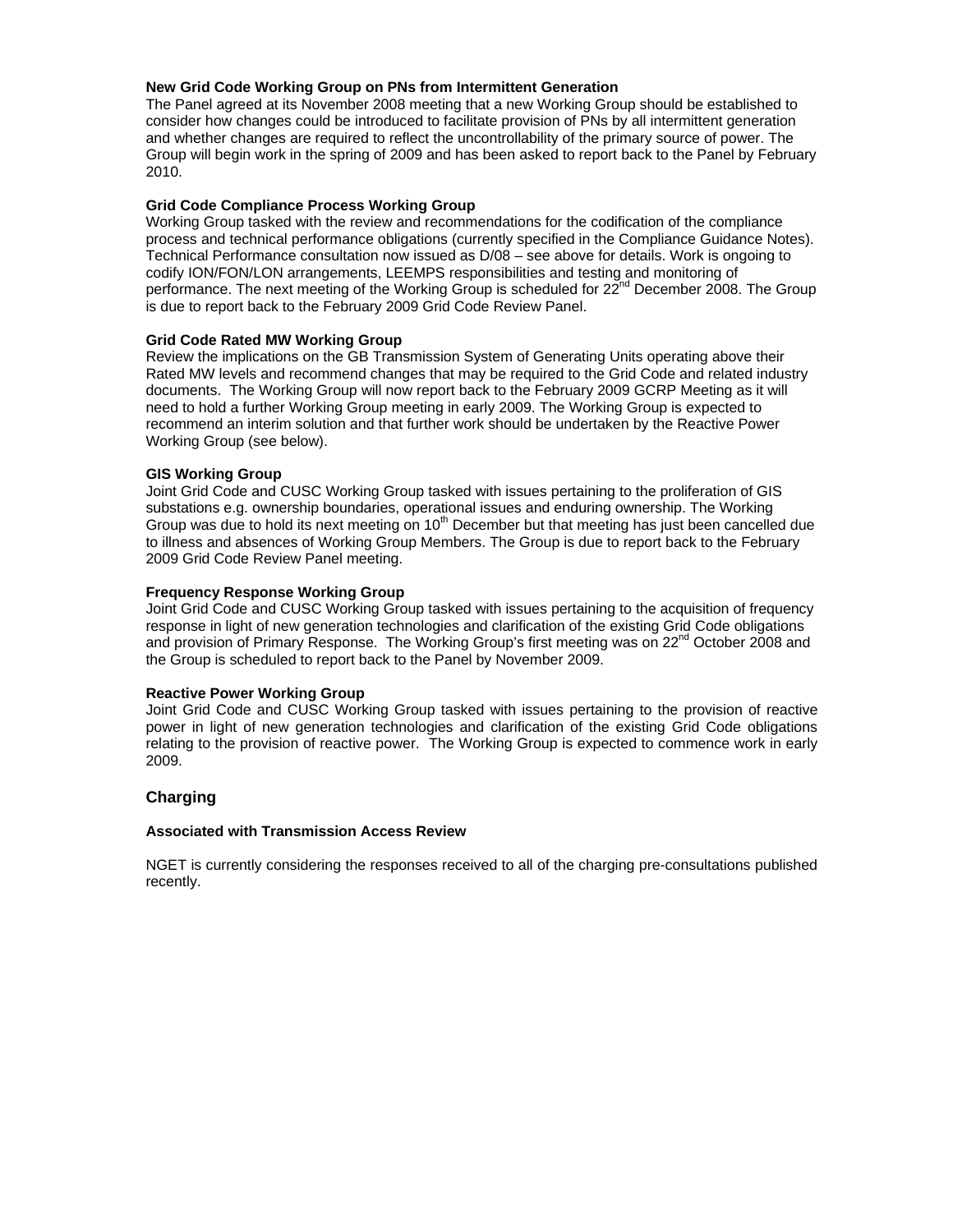# **AMALGAMATED ELECTRICITY CODES AMENDMENT REPORT As at 9 December 2008**

This document contains the Amendment Registers for the CUSC, STC, TCMF & Grid Code and is correct as of the above date.

The most up to date versions may be found at the following websites:

STC: **www.nationalgrid.com/uk/Electricity/Codes/sotocode/**

CUSC: **http://www.nationalgrid.com/uk/Electricity/Codes/systemcode/amendments/**

TCMF: **www.nationalgrid.com/uk/Electricity/Charges/TCMF/**

Grid Code: **www.nationalgrid.com/uk/Electricity/Codes/gridcode/reviewpanelinfo/**

BSC Amendments can be found on the following website:

www.elexon.co.uk/changeimplementation/ModificationProcess/ModificationReports/default.aspx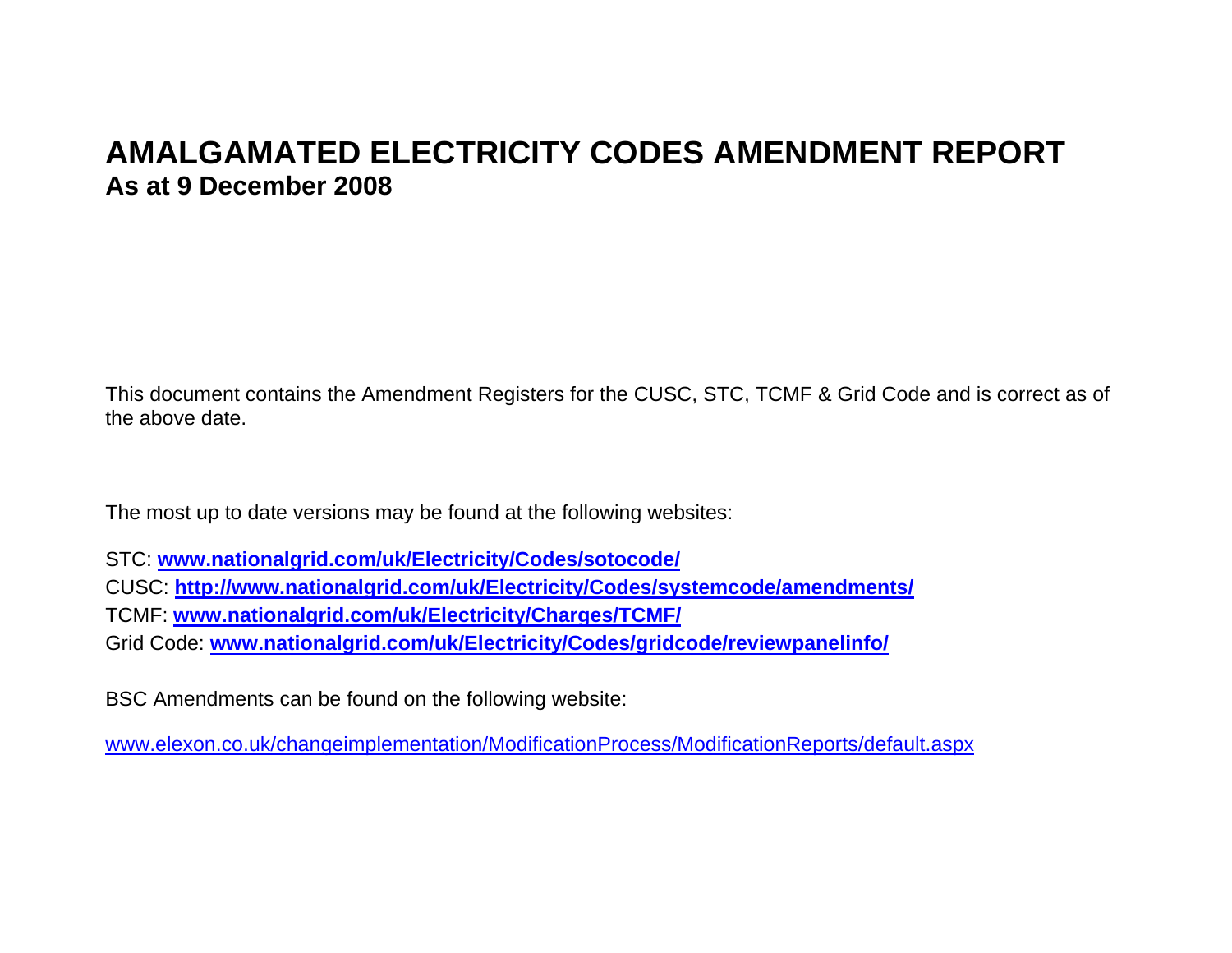# **ANNEX 1 STC AMENDMENT REGISTER – AS AT 30 November 2008**

All documents referred to in the Amendment Register are available on the National Grid STC website.

| <b>CA029</b>                                                                                                                                                                                                                                                                                                                                                                                                                                                                                      | Investigation of a relevant interruption of a user and interruption payment obligations associated with such an<br>interruption |                  |                                                                                                                                                                                                                                                                                                                                                                                                                                                                                                                                                                                                                                                                                                                                                                                                                                                                                                                                                     |                                                                                                                                                                                                                                                                                                                    |        |  |  |  |
|---------------------------------------------------------------------------------------------------------------------------------------------------------------------------------------------------------------------------------------------------------------------------------------------------------------------------------------------------------------------------------------------------------------------------------------------------------------------------------------------------|---------------------------------------------------------------------------------------------------------------------------------|------------------|-----------------------------------------------------------------------------------------------------------------------------------------------------------------------------------------------------------------------------------------------------------------------------------------------------------------------------------------------------------------------------------------------------------------------------------------------------------------------------------------------------------------------------------------------------------------------------------------------------------------------------------------------------------------------------------------------------------------------------------------------------------------------------------------------------------------------------------------------------------------------------------------------------------------------------------------------------|--------------------------------------------------------------------------------------------------------------------------------------------------------------------------------------------------------------------------------------------------------------------------------------------------------------------|--------|--|--|--|
| <b>Proposer</b>                                                                                                                                                                                                                                                                                                                                                                                                                                                                                   | <b>National Grid</b>                                                                                                            | <b>Submitted</b> | 11/03/08                                                                                                                                                                                                                                                                                                                                                                                                                                                                                                                                                                                                                                                                                                                                                                                                                                                                                                                                            | <b>Submitted</b><br><b>Priority</b>                                                                                                                                                                                                                                                                                | Normal |  |  |  |
| <b>Amendment Description</b>                                                                                                                                                                                                                                                                                                                                                                                                                                                                      |                                                                                                                                 |                  | <b>Current status and progress</b>                                                                                                                                                                                                                                                                                                                                                                                                                                                                                                                                                                                                                                                                                                                                                                                                                                                                                                                  |                                                                                                                                                                                                                                                                                                                    |        |  |  |  |
| The amendment seeks to ensure that there is an investigation and report<br>process in place to enable parties to identify the cause of certain<br>interruptions to Users that results in the User being disconnected from the<br>GB Transmission System. In addition, it seeks to oblige the relevant<br>Transmission Owner to make the necessary Interruption Payments to<br>NGET, which NGET will in turn be obliged under the CUSC to make such<br>Interruption Payments to the affected User. |                                                                                                                                 |                  | CA029 (investigation of a Relevant Interruption of a User and Interruption<br>Payment obligations associated with such an interruption) was proposed by<br>National Grid and discussed at the March 2008 STC Committee meeting.<br>The STC Committee AGREED that CA029 should proceed to the<br>Evaluation Phase for a maximum of two months. The Proposed<br>Amendment completed the Evaluation Phase by May's STC Committee<br>Meeting. The Proposed Amendment Report was approved at May's STC<br>Committee meeting and will be sent out for Industry consultation on $2^{nd}$<br>June 2008 with views requested by 16 <sup>th</sup> June 2008. The consultation period<br>closed on 16 <sup>th</sup> June and there were no comments. The Amendment Report<br>was submitted to the Authority on 23 <sup>rd</sup> June 2008 for determination. The<br>Authority approved CA029 on 28 July 2008, with an implementation date of<br>4 August 2008. |                                                                                                                                                                                                                                                                                                                    |        |  |  |  |
| <b>CA030</b>                                                                                                                                                                                                                                                                                                                                                                                                                                                                                      |                                                                                                                                 |                  |                                                                                                                                                                                                                                                                                                                                                                                                                                                                                                                                                                                                                                                                                                                                                                                                                                                                                                                                                     | Amendment to the governance timescales                                                                                                                                                                                                                                                                             |        |  |  |  |
| <b>Proposer</b>                                                                                                                                                                                                                                                                                                                                                                                                                                                                                   | <b>National Grid</b>                                                                                                            | <b>Submitted</b> |                                                                                                                                                                                                                                                                                                                                                                                                                                                                                                                                                                                                                                                                                                                                                                                                                                                                                                                                                     | <b>Submitted</b><br><b>Priority</b>                                                                                                                                                                                                                                                                                | Normal |  |  |  |
| <b>Amendment Description</b>                                                                                                                                                                                                                                                                                                                                                                                                                                                                      |                                                                                                                                 |                  |                                                                                                                                                                                                                                                                                                                                                                                                                                                                                                                                                                                                                                                                                                                                                                                                                                                                                                                                                     | <b>Current status and progress</b>                                                                                                                                                                                                                                                                                 |        |  |  |  |
| CA030 - Amendment to add clarity to which information and data can be<br>exchanged between NGET and the Scottish Transmission Owners in<br>accordance with the STC.<br>The amendment would add the allowance of disclosure of high level<br>results of economic studies undertaken for assign investment planning                                                                                                                                                                                 |                                                                                                                                 |                  |                                                                                                                                                                                                                                                                                                                                                                                                                                                                                                                                                                                                                                                                                                                                                                                                                                                                                                                                                     | The amendment proposal has been circulated to the STC Committee for<br>comments. Comments to feed back via email and reported back at the<br>October 2008 meeting.<br>The STC Committee agreed that CA030 should be referred directly to<br>Assessment and Report Phase and therefore the evaluation phase was not |        |  |  |  |

results of economic studies undertaken for assign investment planning options to a Transmission Owner. The amendment would also remove the references to specific Grid Code Clauses and instead refer more generally to the Grid Code.

### with views requested by 13 November 2008. Consultation closed on 13 November and responses were received.

required. CA030 was sent out to industry consultation on the 13 October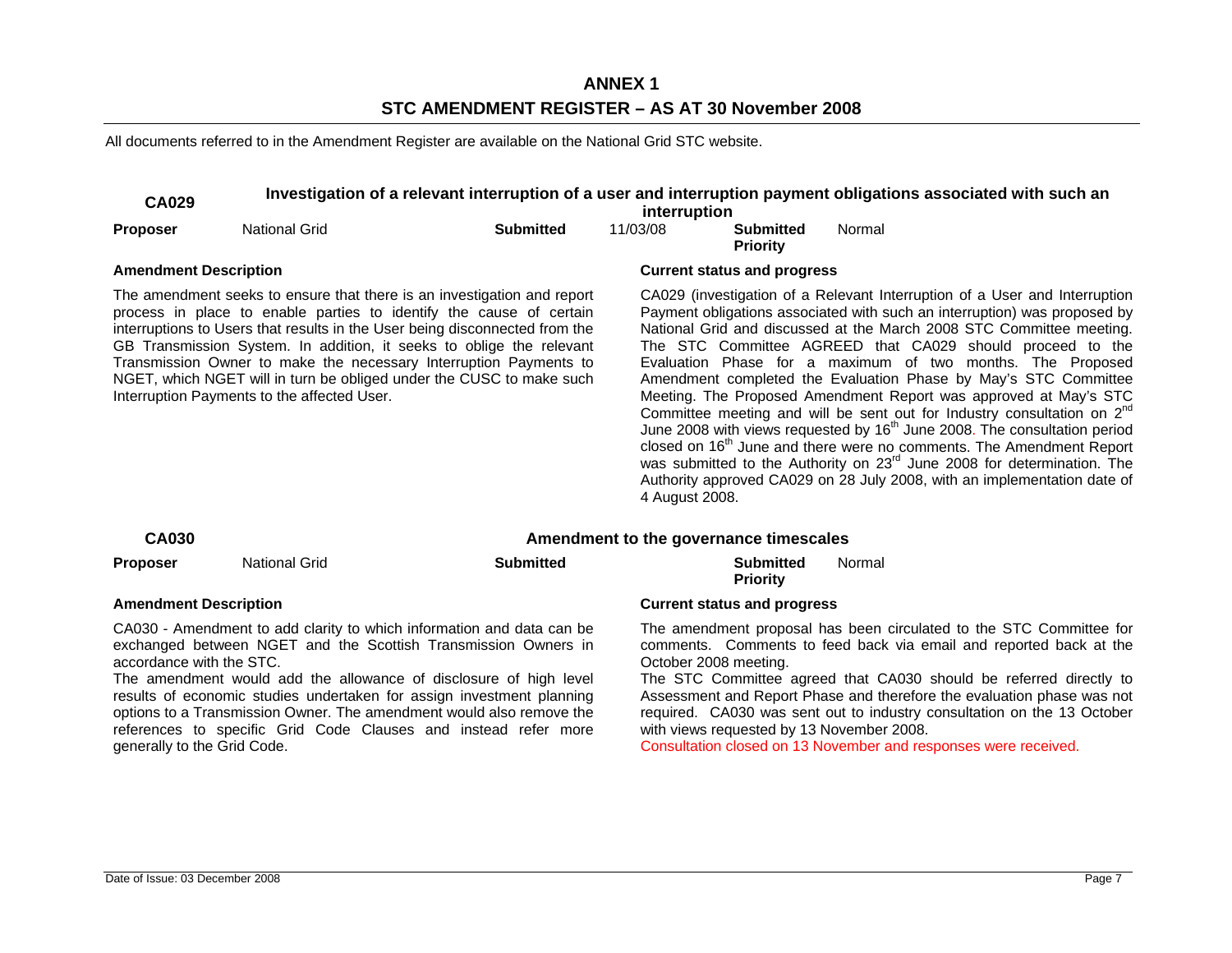All documents referred to in the Amendment Register are available on the National Grid CUSC website.

### **CAP167 Definition of a threshold(s) associated with the request for a Statement of Works Proposer** National Grid **Submitted** 16/05/08 **Submitted Priority** Normal **Amendment Description Current status and progress**  It is proposed to amend the CUSC to provide definitive clarification in the assessment of whether a small embedded power station development (or the aggregate effect of multiple projects) has a significant impact on the GB transmission system. The proposal recommends that a CUSC working group is established to undertake the required analysis and decide on an appropriate MW threshold(s), which will provide transparent criteria of whether a DNO is required to request a Statement of Works from National Grid for small generation projects connecting to their system. CAP167 was presented to the May 2008 Panel meeting. The Panel decided that CAP167 should proceed to Working Group. The first working group was held on  $26<sup>th</sup>$  June. п On 29 August 2008 the Panel and the Authority approved an extension of 1 month for the Working Group, in addition to the automatic 1 month extension provided by the implementation of CAP160. Working Group Consultation was published on 6 October 2008. Deadline for consultation responses is 3 November 2008. п Working Group Report due to be presented at the CUSC Panel on 5 December 2008.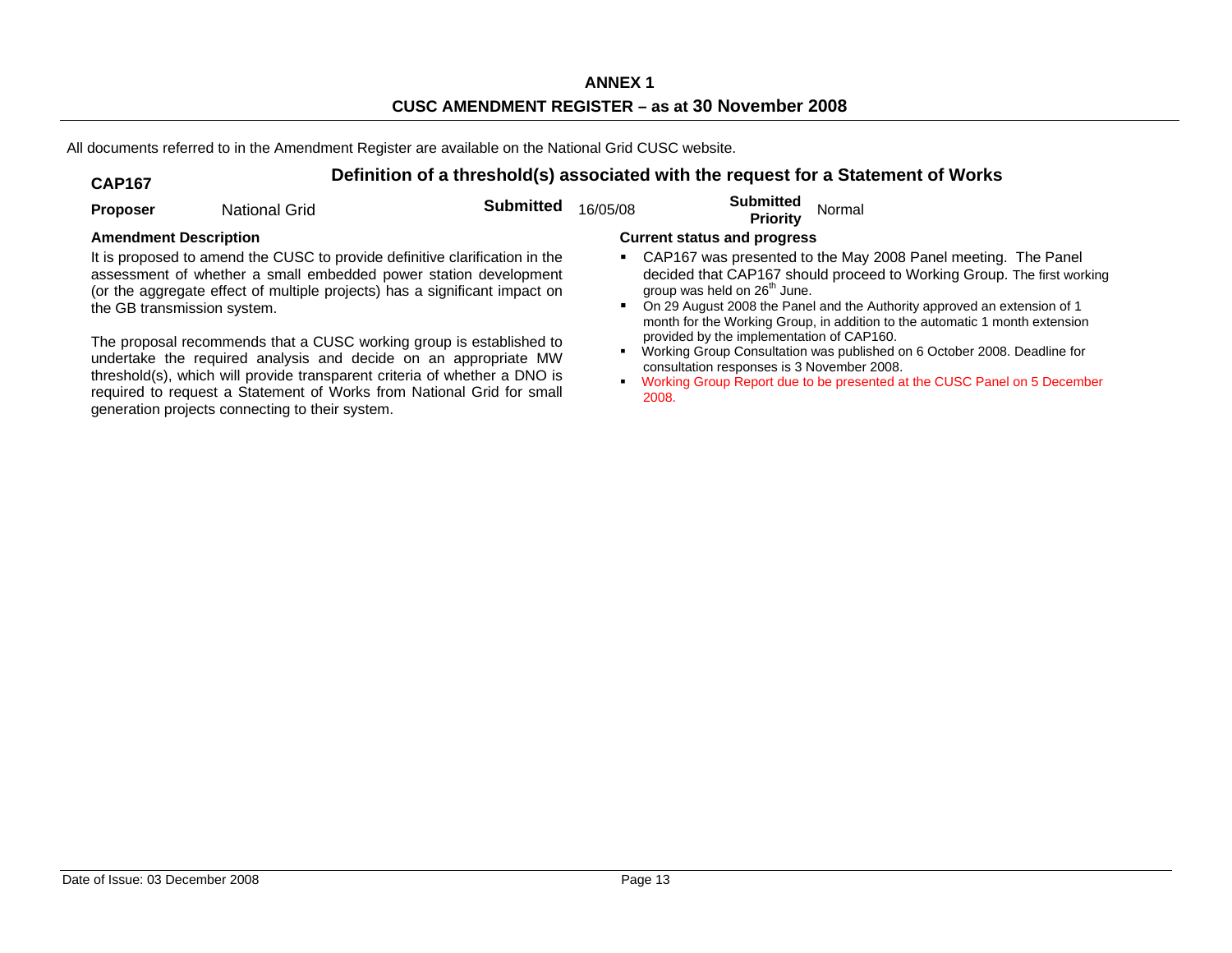**ANNEX 1 CUSC AMENDMENT REGISTER – as at 30 November 2008** 

# **CAP166 Transmission Access – Long-term Entry Capacity Auctions**

**Proposer National Grid Submitted** 25/04/08 **Submitted Proposer National Grid** 

It is proposed that all long-term entry access rights to the GB transmission system would be allocated by auction. Available access rights would be identified on a zonal basis, and released in annual (financial year) blocks. Auctions would be held annually, and capacity allocated on a pay as bid basis to the limit of the available ("baseline") zonal capability. Successful bookings would be underpinned by user commitment in the form of a liability to pay the accepted bids and a consequential requirement for financial security to be put in place. This will be developed during the assessment of the proposed amendment, in accordance with the Best Practice Guidelines for Gas and Electricity Network Operator Credit Cover.

Outside of a specified period, incremental capacity would be released by the System Operator where any unfulfilled bids in excess of the zonal reserve price were of a level sufficient to pass a regulatory test, which would be defined under a separate Incremental Entry Capacity Release (IECR) methodology.

The above arrangements would provide access to the wider transmission system. Separate arrangements would be put in place for infrastructure comprising generators' local connections to the wider system, such that potential new generators could first apply for a local connection, and then have their offer held open until the next auction for wider system capacity had concluded. It is envisaged that generators' bids for long-term entry access rights would be constrained to the sum of their prevailing contracted or offered local capacity limits in each zone. Separate arrangements for charging and security would apply for local infrastructure, and for the residual element of the entry Transmission Network Use of System (TNUoS) capacity charge, which it is proposed would be levied on a commoditised basis

- CAP166 was presented to the April 2008 Panel meeting. The Panel decided that CAP166 should proceed to Working Group. Details of the Working Group can be found at http://www.nationalgrid.com/uk/Electricity/Codes/systemcode/workingstandinggr oups/wg165-166/
- On 15 July 2008 the Panel and the Authority approved an extension of 2 months for the Working Group.
- п On 3 October 2008 the Panel and the Authority approved an extension of 2 weeks for the Working Group Consultation to be published.
- The Working Group Report due to be presented at the CUSC Panel on 5 December 2008.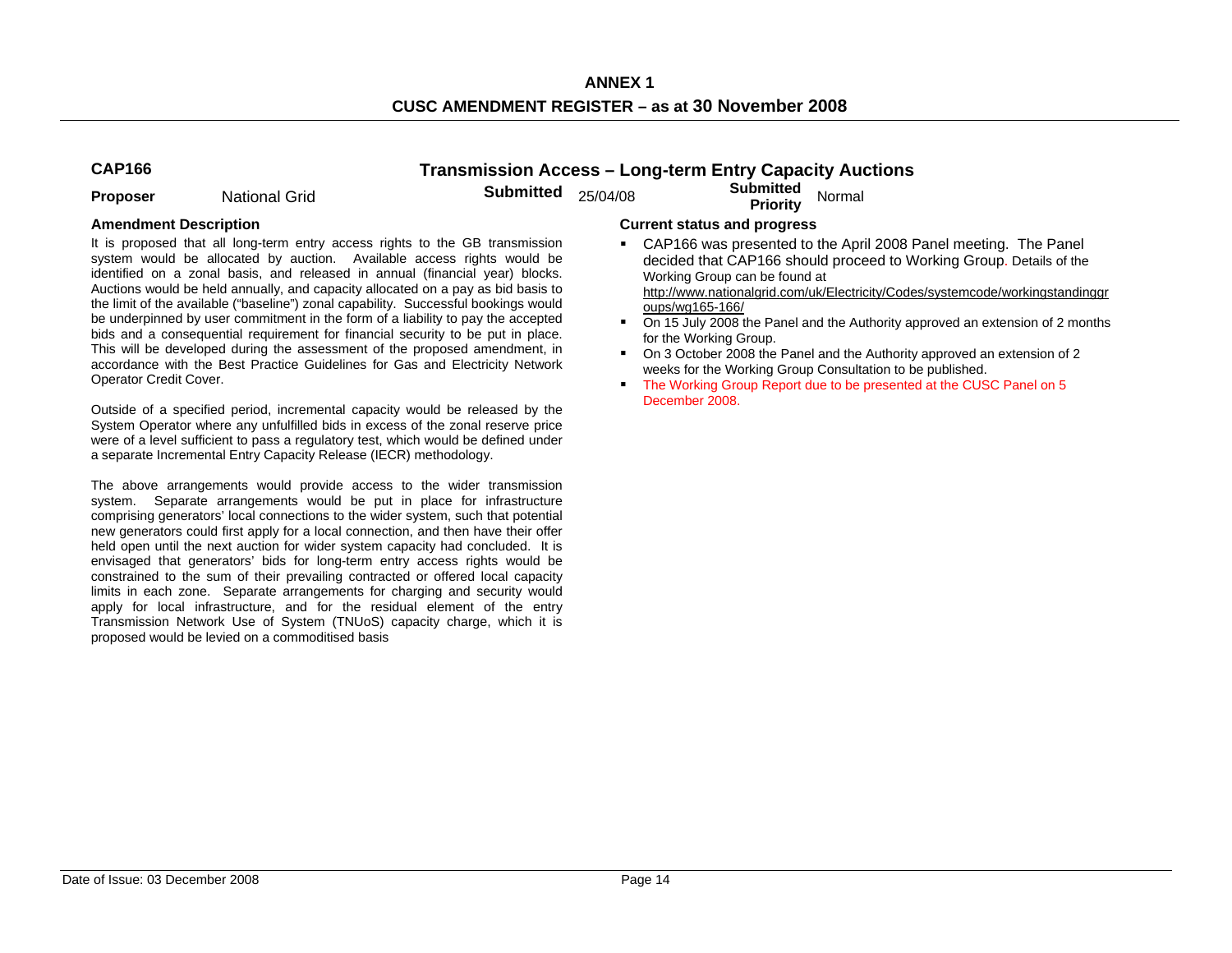**ANNEX 1 CUSC AMENDMENT REGISTER – as at 30 November 2008** 

# **CAP165 Transmission Access – Finite Long-term Entry Rights**

**Proposer •• National Grid Submitted** 25/04/08 Priority Normal

Introduction of temporally defined finite long-term entry access rights, and associated user commitment.

It is proposed that existing generators would nominate the number of (whole financial) years for which they require long-term entry access rights to the GB transmission system. This would be underpinned by user commitment in the form of a liability to pay associated charges and a requirement for financial security to be put in place. This will be developed during the assessment of the proposed amendment, in accordance with the Best Practice Guidelines for Gas and Electricity Network Operator Credit Cover. The commitment would be for any period requested by the user (i.e. there would be no rolling time limit), and rights could be extended by application at any time.

New generators (and any existing generators requesting an increased level of long-term entry access) would be required to book a defined number of years of entry access rights ("the trigger period"), and provide the associated user commitment (which would be approximately equivalent to 50% of the cost of providing the incremental capacity). This would replace the existing "final sums" regime.

The above requirements would apply to access to the wider transmission system. Separate arrangements would be put in place for infrastructure comprising generators' local connections to the wider system, including appropriate user commitment (which may be approximately equivalent to 100% of costs).

It should also be noted that the concurrent proposal to remove the residual element of the entry Transmission Network Use of System (TNUoS) capacity charge in the Use of System Charging Methodology means that the duration of the trigger period would need to be calculated on the basis of this revised charging regime (i.e. it would only be based on the wider locational element of the TNUoS charge). Consideration will additionally need to be given to the security arrangements to be put in place for the residual charge.

It is further proposed that long-term entry access rights be defined on a zonal basis, such that each User can share capacity between its power stations on a real time basis at a 1:1 exchange rate within defined zones

### **Amendment Description Current status and progress**

 CAP165 was presented to the April 2008 Panel meeting. The Panel decided that CAP165 should proceed to Working Group. Details of the Working Group can be found at http://www.nationalgrid.com/uk/Electricity/Codes/systemcode/workingstandinggr

oups/wg165-166/ ■ On 15 July 2008 the Panel and the Authority approved an extension of 2 months for the Working Group.

- п Working Group Consultation was published on the 3 October 2008. Deadline for consultation response is 31 October 2008.
- п Company Consultation published on 1 December 2008 and closes on 15 December 2008.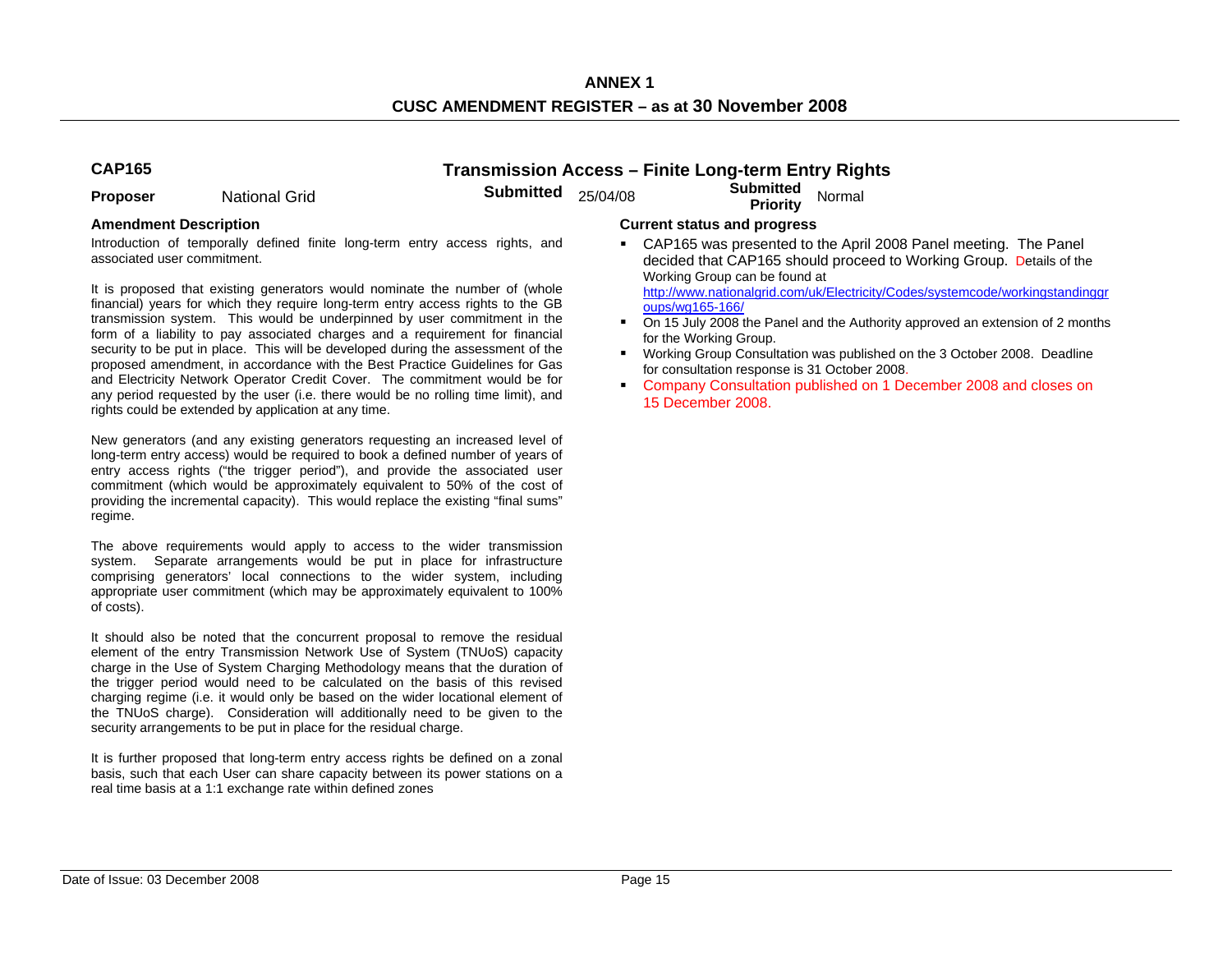**Proposer** National Grid **Submitted** 25/04/08 **Submitted Priority** Normal

**CAP164 Transmission Access – Connect and Manage** 

It is proposed that Generators who wish to connect to the system should have a fixed date for receiving TEC. This date, the 'TEC effective date', will be the later of the completion of "local" transmission works or an agreed fixed lead time. The fixed lead time will be discussed and agreed in the amendment assessment stage and codified in the CUSC. Initial options are 3 years (aligns with planning restrictions in Scotland); or 4 years (more consistent with historic performance of providing reinforcements).

The TEC effective date will be subject to 'force majeure' provisions as currently defined in the CUSC.

Following the initial offer, the TEC effective date can only be changed through a modification application; and if both the Generator and the Company agree, and other CUSC parties are not unduly affected.

The request for a TEC effective date is optional, and is made at the time of application. All types of generation seeking TEC can request a TEC effective date.

The definition of 'local' works will be established through the assessment of this proposal i.e. how 'deep' and what the consequences of such a definition would be.

Although not part of the CUSC, it is proposed that TEC granted with a TEC effective date be charged on the same principle as existing TEC, which is longterm incremental investment based (including any changes to local charging arrangements consistent with the changing principles).

There is a symmetrical obligation associated with the guarantee of a TEC date. This requires the generator to pay TNUoS charges for a minimum period irrespective of readiness of the generator to physically connect, subject to force majeure. The minimum period, will be agreed in the assessment of the proposal, to ensure equitable risk between other users and the connectee. This is intended to encourage the generator to apply only when consents have been granted i.e. for the purposes of this, force majeure excludes planning.

The transition arrangements for existing contracts will be agreed in the amendment assessment stage.

- CAP164 was presented to the April 2008 Panel meeting. The Panel decided that CAP164 should proceed to Working Group. Details of the Working Group can be found at http://www.nationalgrid.com/uk/Electricity/Codes/systemcode/workingstandinggr oups/wg161-164/
- $\blacksquare$  On 15 July 2008 the Panel and the Authority approved an extension of 2 months for the Working Group.
- п Working Group Consultation was published on the 3 October 2008. Deadline for consultation response is 31 October 2008.
- $\blacksquare$  Company Consultation published on 1 December 2008 and closes on 15 December 2008.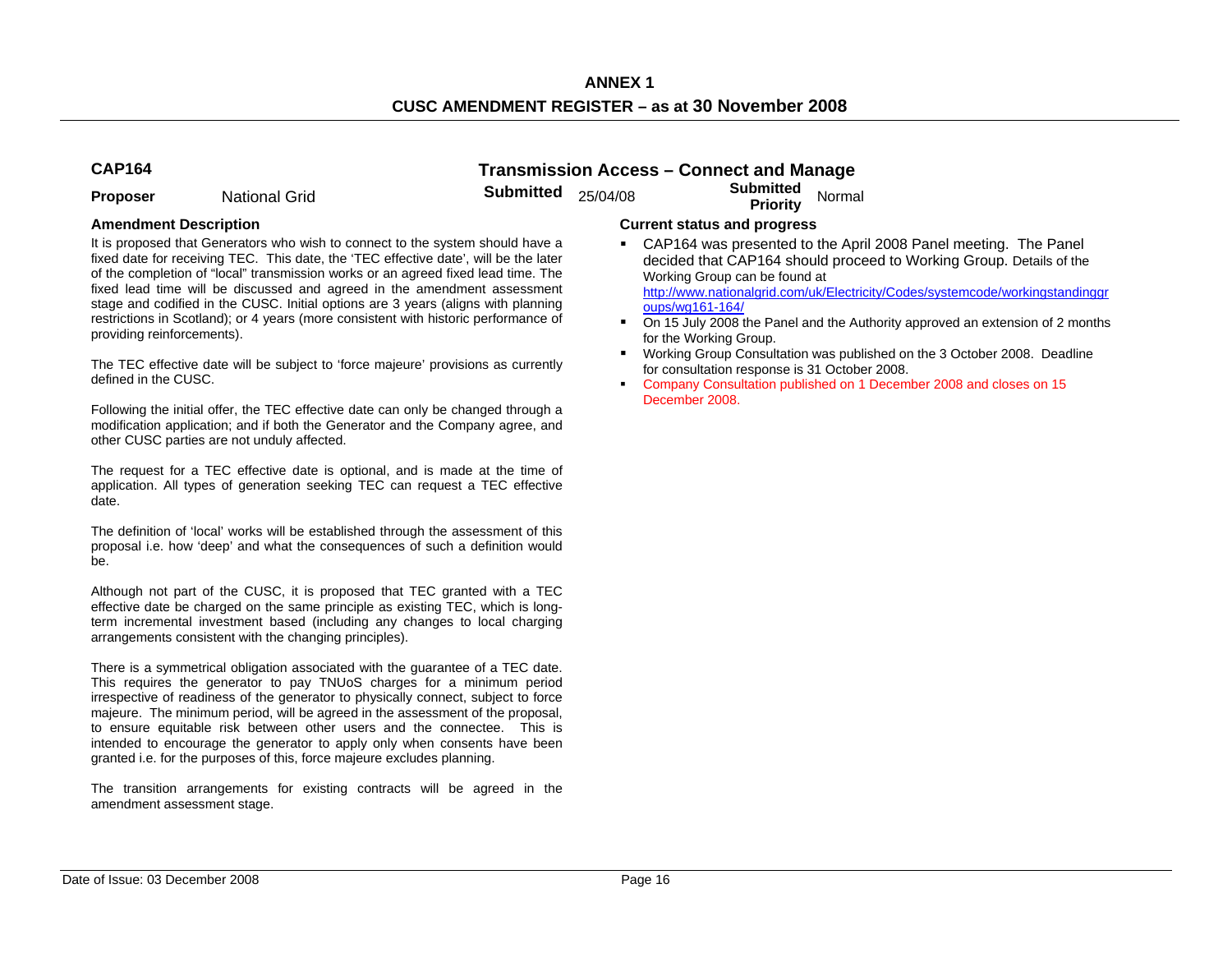# **CAP163**

**Transmission Access – Entry Capacity Sharing** 

**Proposer National Grid Submitted** 25/04/08 **Submitted Submitted Priority** Normal

It is proposed to introduce a zonal access product, allowing Generators to connect without wider system access rights and facilitating intra zonal access sharing between Generators on a 1:1 basis.

A local only application will allow users to become connected and begin to operate before any 'wider' reinforcement works are completed. The proposer suggests that 'local' works will be those that would facilitate the efficient exchange of entry rights between users within a zone on a 1:1 basis and facilitates users to gaining access to the wider system rights through other products (redistributed long-term rights or additional short-term rights). The assessment will consider the exact definition of 'local' works and highlight the pros and cons of the preferred definition. The charging arrangements associated with local works, which do not form part of the CUSC, will allow for efficient charging of variations arising from a generation User's choice (design variations) and also ensure that users who share zonal rights, or use short-term rights to access the system, contribute proportionately to the additional in assets required.

Zonal access rights will establish transmission access rights on a zonal rather than nodal level. This will be achieved by monitoring / settling access on a zonal company level. Therefore zonal access rights will implicitly introduce intra zonal access sharing on a 1:1 basis for an individual user. Entry capacity sharing will also extend this concept of sharing to multiple users. It is envisaged that a new Zonal Definition Methodology would establish and govern the definition of the zones. These zones would be applicable across all zonal products and associated charges. Moving to a zonal rather than nodal access regime has the potential to create additional constraints; the analysis in the assessment phase will seek to quantify this.

The process for notifying National Grid of Entry Capacity sharing arrangements between users will be developed during the amendment assessment stage. There are a number of possible models, such as: codifying the sharing though a new CUSC form (ex ante); notifying explicit transfer of rights ex ante; or ex post notification of transferred access rights.

Transition arrangements from the current Transmission Entry Capacity, TEC, will be considered in the amendment assessment stage.

- CAP163 was presented to the April 2008 Panel meeting. The Panel decided that CAP163 should proceed to Working Group. Details of the Working Group can be found at http://www.nationalgrid.com/uk/Electricity/Codes/systemcode/workingstandinggr oups/wg161-164/
- $\blacksquare$  On 15 July 2008 the Panel and the Authority approved an extension of 2 months for the Working Group.
- $\mathbf{r}$  Working Group Consultation was published on the 3 October 2008. Deadline for consultation response is 31 October 2008.
- $\blacksquare$  Company Consultation published on 28 November 2008 and closes on 12 December 2008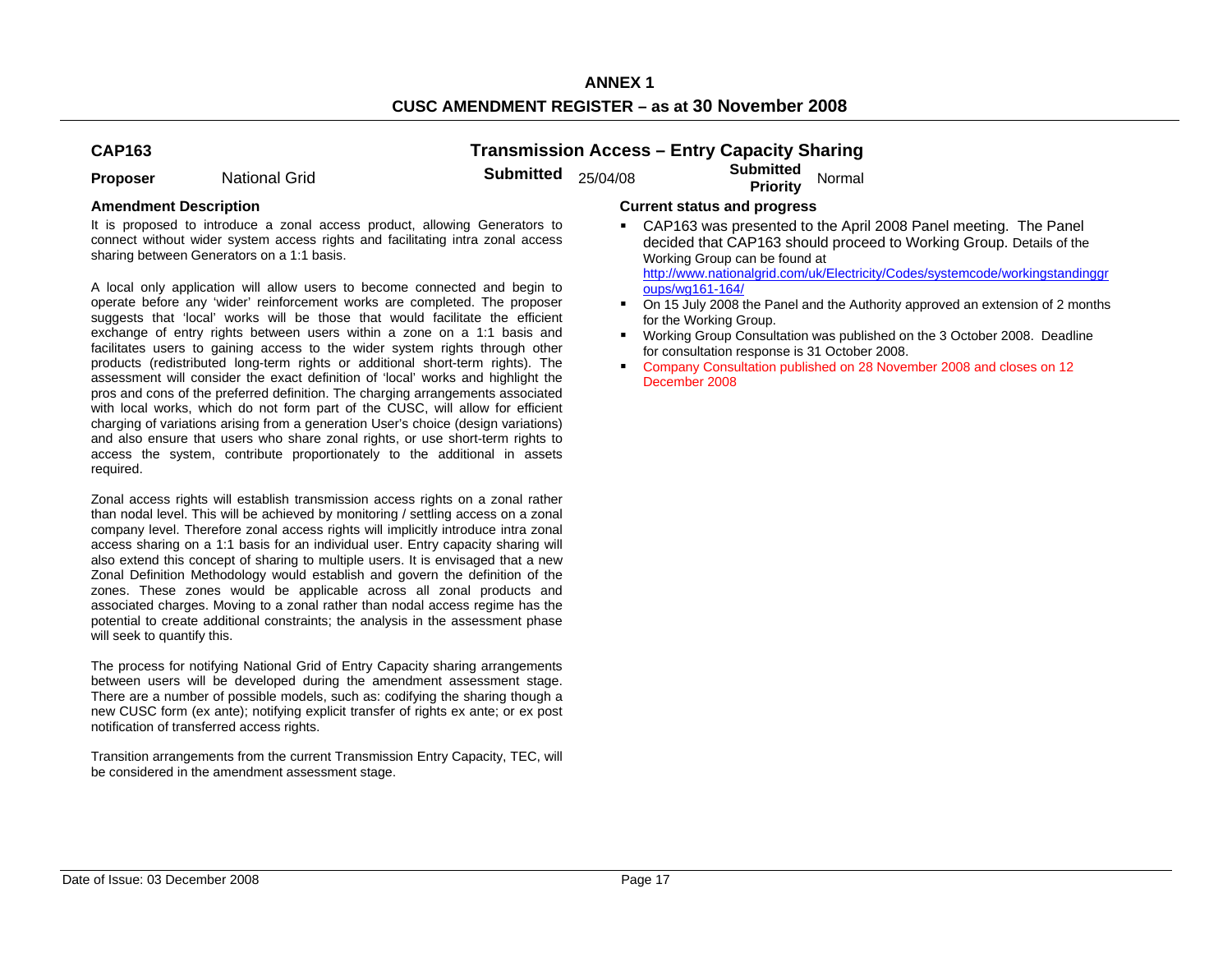# **CAP162 Transmission Access – Entry Overrun**

**Proposer Constructed Mational Grid Crid Constructed Submitted 25/04/08 <b>Submitted Priority** Normal

Creation of a commercial mechanism for dealing with export above existing entry access capacity holdings.

This proposal would permit Generators to export in excess of their total entry access capacity holding (currently sum of TEC, LDTEC, STTEC). Export would be capped by "local" rather than "wider" system capability limits (e.g. CEC and any local transmission limits as detailed in the bilateral agreement), subject to continued Grid Code compliance. The additional volume of entry access used above existing entry access capacity holding would be 'Entry Overrun'.

For the purposes of this amendment, it is suggested that the charging arrangements (codified in the charging methodologies) for Entry Overrun would establish charges related to the cost imposed of accommodating Entry Overrun.

Appropriate credit will be required. The level required would be established in the assessment stage in accordance with the Best Practice Guidelines for Gas and Electricity Network Operator Credit Cover.

This amendment includes a revised process for 'local only' applications (connection without long-term entry rights for the wider system) and a change in the nature of long-term and short-term entry rights from nodal to zonal. The zones used would be consistent across all long-term and short-term products. The proposer suggests that in order to ensure equitable treatment of non locational asset costs that the residual charge should be commoditised.

### Amendment Description **Current status and progress Current status and progress**

- CAP162 was presented to the April 2008 Panel meeting. The Panel decided that CAP162 should proceed to Working Group. Details of the Working Group can be found at http://www.nationalgrid.com/uk/Electricity/Codes/systemcode/workingstandinggr oups/wg161-164/
- П On 15 July 2008 the Panel and the Authority approved an extension of 2 months for the Working Group.
- п Working Group Consultation was published on the 3 October 2008. Deadline for consultation response is 31 October 2008.
- Company Consultation published on 28 November 2008 and closes on 12 December 2008

.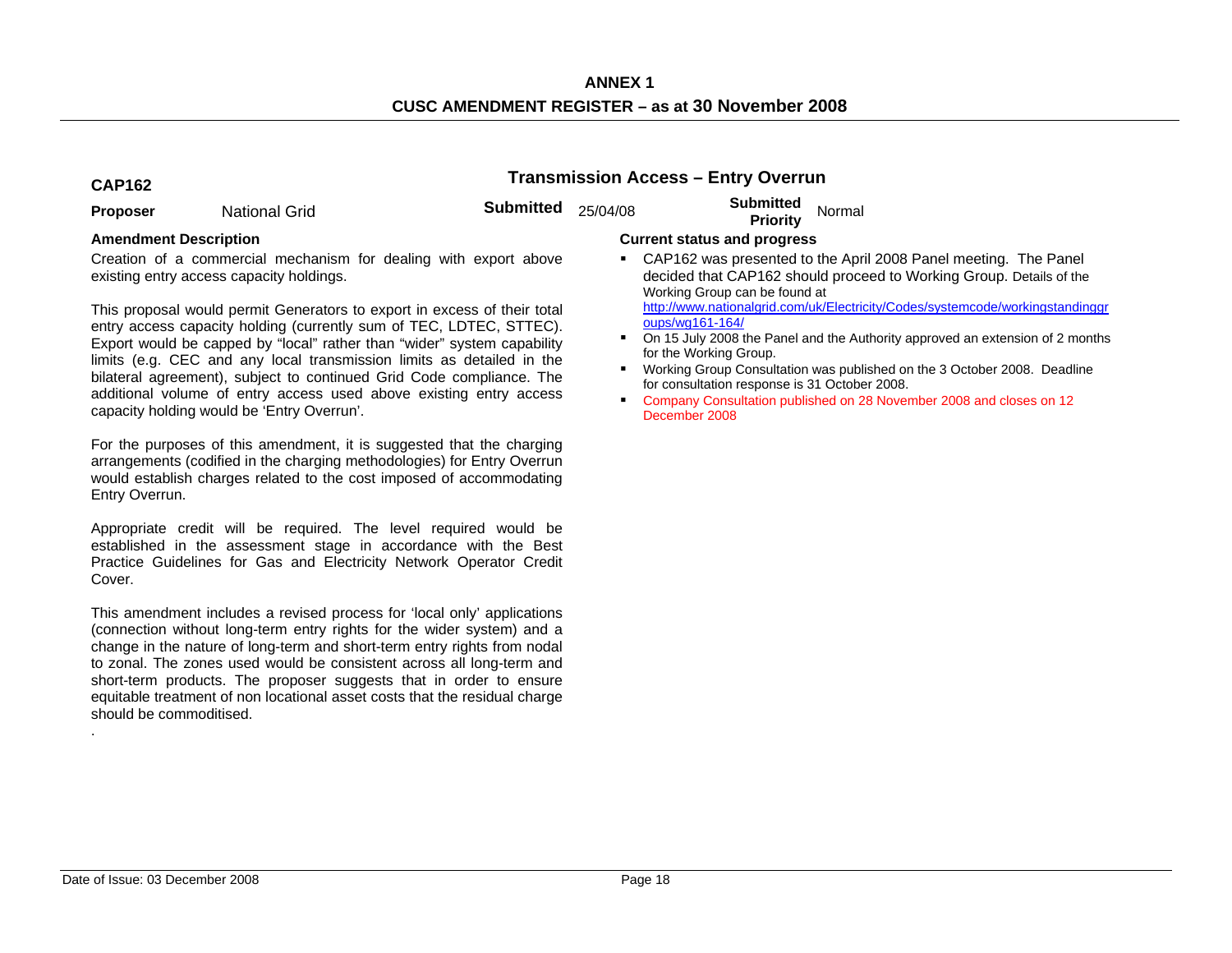# **Transmission Access – System Operator Release of Short-term Entry Rights**

# **CAP161**

**Proposer** National Grid **Submitted** 25/04/08 **Submitted Proposer** National Grid

It is proposed that National Grid would be permitted to release additional entry rights in operational timescales, the short term. These short-term entry rights would be released only when National Grid believes there is spare capacity, where spare capacity is defined in economic terms as capacity for which the ex ante reserve price exceeds the associated buyback risk.

National Grid would release short-term entry rights through auction(s) in operational timescales. The mechanics of the auction will be established in the assessment phase. The rights would be zonal with a duration optimised to best meet both User and System Operator requirements, to be agreed in the assessment. The additional entry rights may be offered through auctions in different timescales, e.g. x weeks ahead for a weekly right or year ahead for a quarterly right. Close to real time there may be a preliminary stage of the auction to ascertain interest and justify the analysis involved in producing the auction information and to allow auction zone volumes to be allocated more efficiently.

Full details of the proposal are available at

http://www.nationalgrid.com/NR/rdonlyres/B0147FE5-DA07-4C15-AB77- 9DB979CF89A0/25149/CAP161SystemOperatorReleaseofShorttermEnt ryRights.pdf

- CAP161 was presented to the April 2008 Panel meeting. The Panel decided that CAP161 should proceed to Working Group. Details of the Working Group can be found at http://www.nationalgrid.com/uk/Electricity/Codes/systemcode/workingstandinggr oups/wg161-164/
- $\blacksquare$  On 15 July 2008 the Panel and the Authority approved an extension of 2 months for the Working Group.
- $\blacksquare$  Working Group Consultation was published on the 3 October 2008. Deadline for consultation response is 31 October 2008.
- $\blacksquare$  Company Consultation published on 28 November 2008 and closes on 12 December 2008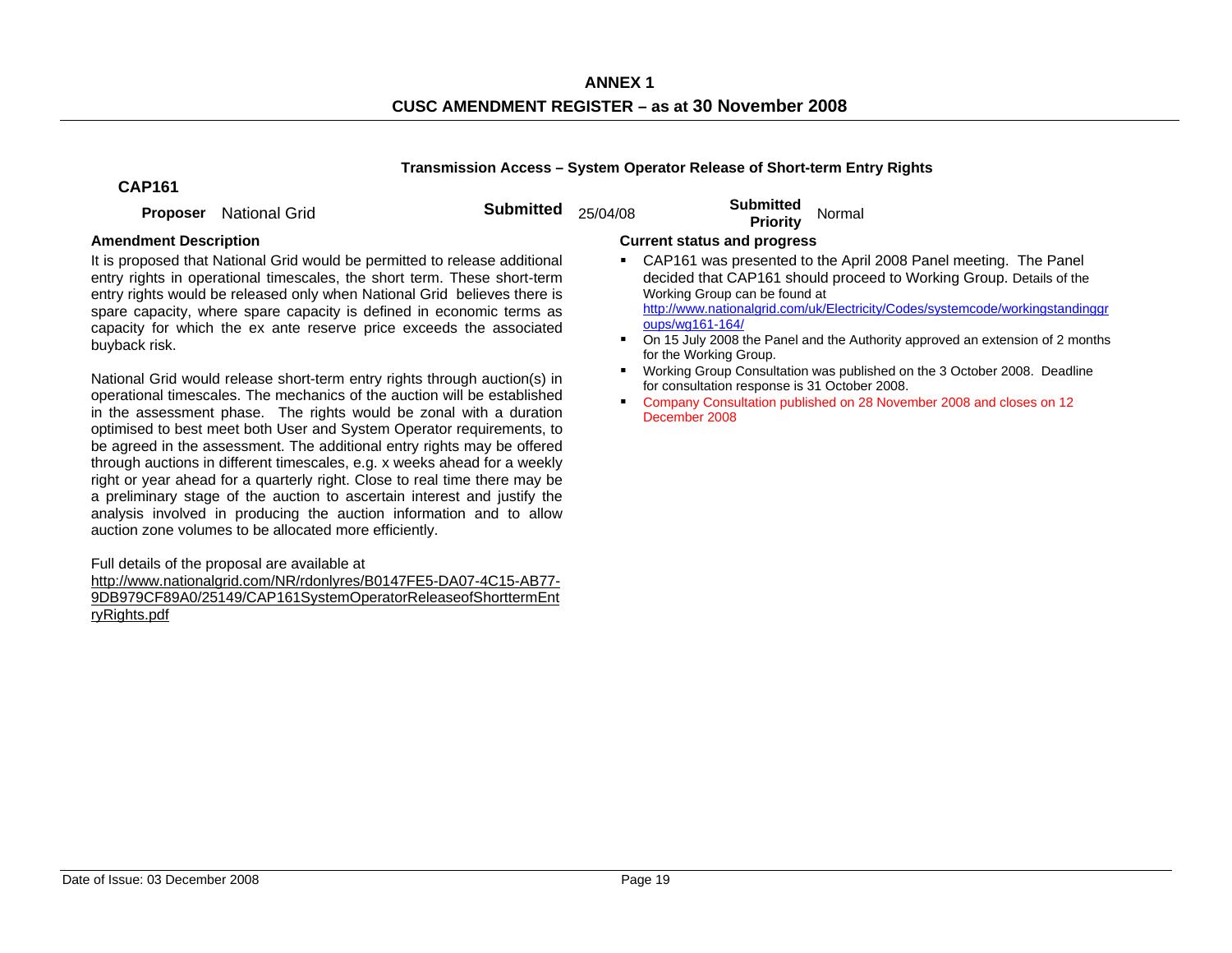# **CAP160 Improvements to the assessment of Amendments Amendment**

**Description** National Grid **Submitted** 25/04/08 **Submitted Priority** Normal

It is proposed to re-order the governance process for Amendment Proposals to give a more robust and extended Working Group process which would be broadly in line with the BSC. This process would involve:

- 1. An extended working group phase of 4 months, which would include a consultation on the proposed Amendment to gain industry views. We anticipate that the precise time for consultation would be at the discretion of the Working Group Chair but would anticipate that this consultation would occur once the Working Group had 'worked up' the detail of the important aspects of the modification;
- 2. The results of the Working Group consultation, including consideration of any suggested alternative approaches to the defect would then be considered by the Working Group in its continuing work.
- 3. Once complete, Working Group would then submit a draft Amendment Report to the CUSC Amendments Panel for consideration.
- 4. The draft Amendment report would be discussed by the Panel. If the report is accepted by the Panel, the Panel discussion and views would be added to the draft report to form the Amendment Report.
- 5. Following the Amendment Report Consultation if new a issue arose the Panel could chose to return to the Working Group or instigate a Working Group for further work, subject to time constraints.
- 6. The Amendment report would be consulted on for a further period before returning to the Panel for final vote.
- 7. The CUSC Panel would then vote as per the existing process

Note for Amendment Proposals that do not go to Working Group , the Amendment Proposal would go straight to consultation with the inclusion of any Panel comments and discussion, and return to Panel at step 5 for discussion on the Consultation responses.

Under this process, the only stage of the proposed Amendment Process that would allow for alternatives to a CUSC Amendment Proposal is the Working Group stage. The aim of this is to ensure that any alternative options raised by the industry in consultation or by Working Group members can be fully considered by the experts on the Working Group.

This process would create a governance process similar to the BSC process and therefore create consistent code governance

# **Current status and progress**

CAP160 was presented to the April 2008 Panel meeting. The Panel decided that CAP160 should proceed to Consultation for 4 weeks. CAP160 was issued for Consultation on 29<sup>th</sup> May, with a closing date for responses of  $26<sup>th</sup>$  June. The Panel voted on CAP160 on 18 $<sup>th</sup>$  July 2008. The</sup> Amendment Report was submitted to the Authority for consideration on 25<sup>th</sup> July 2008. The Authority approved CAP160 on 14 August 2008 with an implementation date of 15 August 2008.

.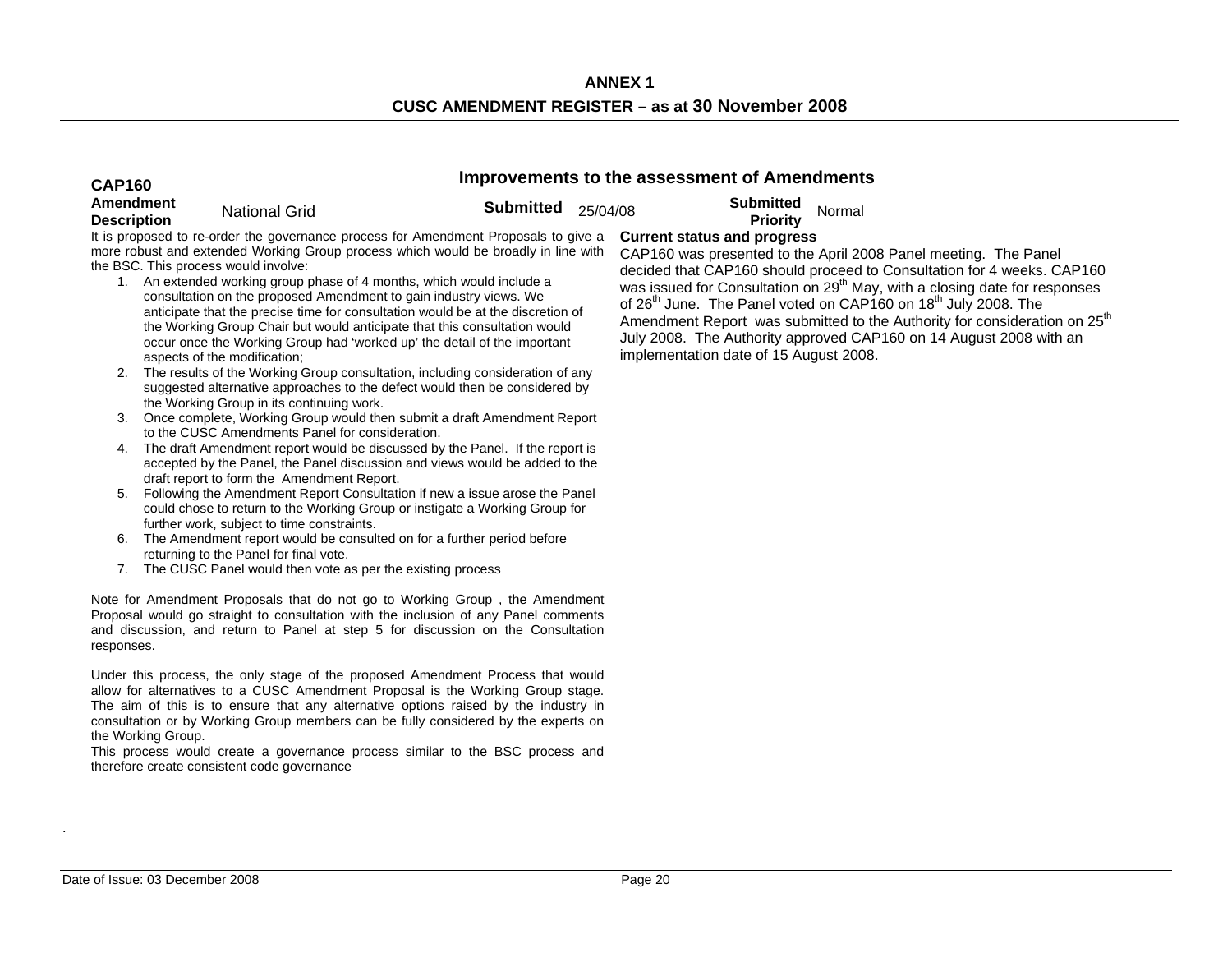**ANNEX 1 CUSC AMENDMENT REGISTER – as at 30 November 2008** 

| <b>CAP148</b>                                                                                                                                                                                                                                                                                                                                                                                                                                                                                                                                                                                           | Deemed Access Rights to the GB Transmission System for Renewable Generators |                  |                                    |                                                                                                                                                                                                                                                                                                                                                                                                                                                                                                                                                    |  |  |  |
|---------------------------------------------------------------------------------------------------------------------------------------------------------------------------------------------------------------------------------------------------------------------------------------------------------------------------------------------------------------------------------------------------------------------------------------------------------------------------------------------------------------------------------------------------------------------------------------------------------|-----------------------------------------------------------------------------|------------------|------------------------------------|----------------------------------------------------------------------------------------------------------------------------------------------------------------------------------------------------------------------------------------------------------------------------------------------------------------------------------------------------------------------------------------------------------------------------------------------------------------------------------------------------------------------------------------------------|--|--|--|
| Proposer                                                                                                                                                                                                                                                                                                                                                                                                                                                                                                                                                                                                | Wind Energy (Forse) Limited                                                 | <b>Submitted</b> | 19/04/07                           | <b>Submitted</b><br>Normal<br>Priority                                                                                                                                                                                                                                                                                                                                                                                                                                                                                                             |  |  |  |
| <b>Amendment Description</b>                                                                                                                                                                                                                                                                                                                                                                                                                                                                                                                                                                            |                                                                             |                  | <b>Current status and progress</b> |                                                                                                                                                                                                                                                                                                                                                                                                                                                                                                                                                    |  |  |  |
| This Amendment Proposal will prioritise the use of the GB Transmission<br>System by renewable generators, in accordance with the Renewables<br>Directive 2001/77. Article 7.<br>Renewable generators will be given firm access to the GB Transmission<br>System up to their CEC limit by a fixed date and be compensated to the<br>extent they are constrained from exercising such right by the payment of<br>a new category of Interruption Payment. This will be irrespective of<br>whether or not any associated deep reinforcement works have been<br>constructed and/or commissioned by such date |                                                                             |                  |                                    | CAP148 was presented to the April 2007 Panel meeting. The Panel<br>decided that CAP148 should proceed to Working Group for 3 months.<br>The first meeting was held on 21 <sup>st</sup> May. At the June CUSC Panel an<br>extension for a further month was granted. The Report was presented at                                                                                                                                                                                                                                                    |  |  |  |
|                                                                                                                                                                                                                                                                                                                                                                                                                                                                                                                                                                                                         |                                                                             |                  |                                    | the August Panel, a request was made for further information to be<br>added, which will be e-mailed to the CUSC Panel for approval of the<br>Working Group Report. The Working Group Report was accepted by the<br>CUSC Panel, and CAP148 was issued for Consultation on 28 <sup>th</sup><br>September, with a closing date for responses of 26 <sup>th</sup> October. The Panel<br>voted on CAP148 on 30 <sup>th</sup> November 2007. The Amendment Report was<br>submitted to the Authority for consideration on 14 <sup>th</sup> December 2007. |  |  |  |

# **CAP144 Emergency Instruction to emergency deenergise**

**Proposer** National Grid **Submitted** 18/01/07 **Submitted Priority** Normal

It is proposed to extend the provisions introduced by CAP048 (Firm Access and Temporary Physical Disconnection) to include the specific circumstances when a Generator is exporting but is required to deenergise / disconnect from the Transmission System in an emergency via an Emergency Instruction (EI) issued by National Grid in Balancing Mechanism timescales in accordance with the Grid Code.

# **Amendment Description Current status and progress**

 $\blacksquare$  CAP144 was presented to the January 2007 Panel meeting. The Panel decided that CAP144 should proceed to Working Group for 3 months. The first meeting was held on 14 February 2007. The Working Group Report will be presented to the April 2007 CUSC Panel. The Working Group Report was presented to the CUSC Panel on 27<sup>th</sup> April 2007, it was agreed to proceed to Consultation for 5 weeks to allow for Bank Holidays. The Consultation was issued on  $18<sup>th</sup>$  May with a closing date of 22nd June. A Consultation Alternative was issued on 3<sup>rd</sup> July with a closing date of  $17<sup>th</sup>$  July. The Panel voted on CAP144 on  $31<sup>st</sup>$  August 2007. The Amendment Report was submitted to the Authority for consideration on 17<sup>th</sup> September 2007. The Authority approved WGAA which was implemented on  $27<sup>th</sup>$  June.